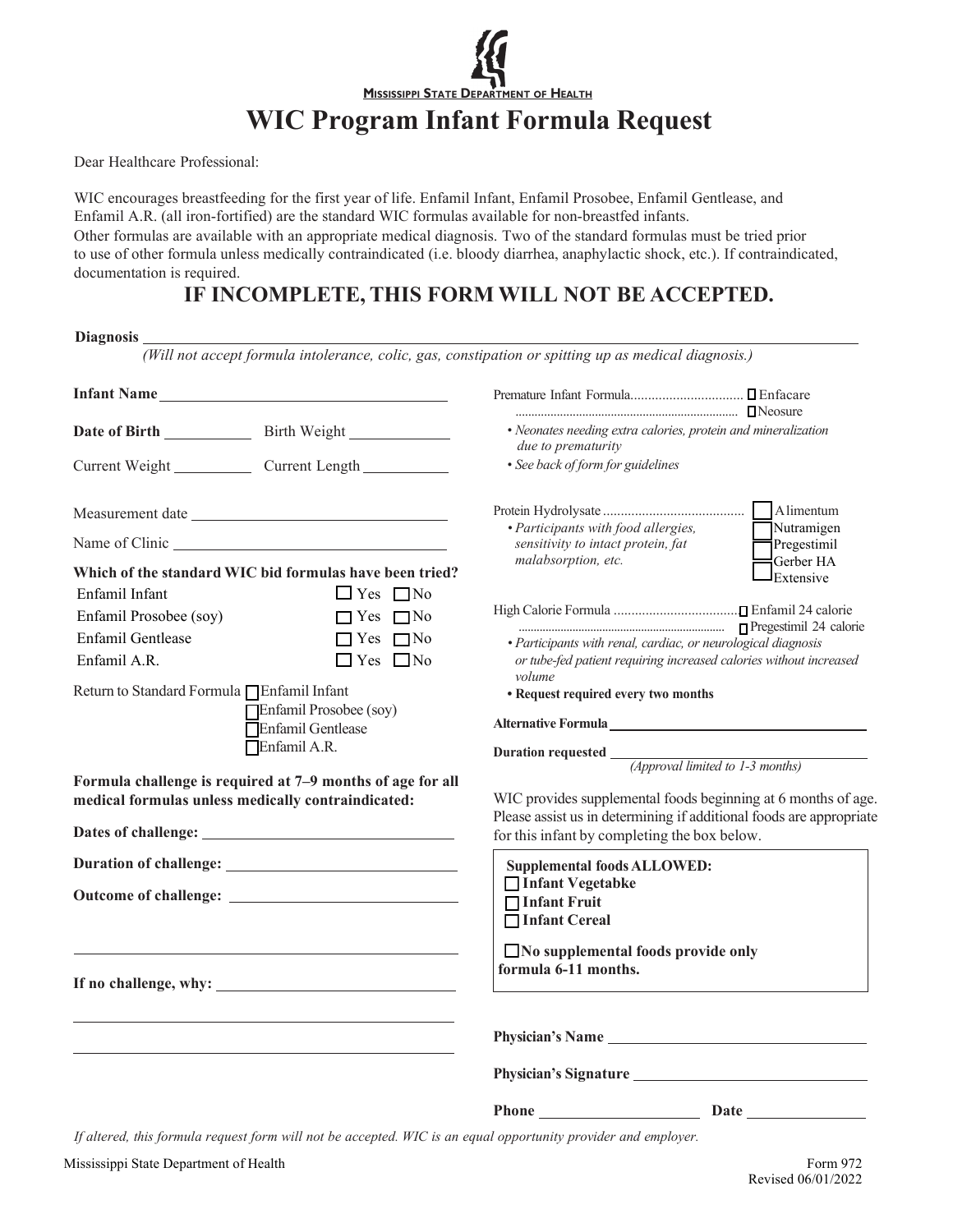# **Mississippi WIC Guidelines for Non-Standard Formula Issuance**

#### **Premature Infant Formula**

Enfacare and Neosure are provided through WIC for premature infants based on the guidelines below. When either of these formulas are requested beyond these time frames, the health care provider should document information about the infant that necessitates the continued need for it. Exceptions to these recommendations are made on a case-by-case basis.

- Birth weight > 2,000 grams (4lbs. 6oz.) to < 2,500 grams (5lbs. 5oz.): may issue up to **4 months corrected gestational age.** (Can offer standard term formula until one year of age unless indicated otherwise by a physician or if noted to have slow weight gain or poor intake on evaluation.)
- $\bullet$  Birth weight  $> 1,500$  grams (3lbs. 5oz.) to  $\leq 2,000$  grams (4lbs. 6oz.): may issue up to **9 months corrected gestational age.**
- Birth weight < 1,500 grams (3lbs. 5oz.): Issue up to **12 months corrected gestational age.**

| <b>Formula Type/Name</b>                                                                                                                                                                                                                                                                                                                                               | <b>Indications for Use</b>                                                                                                                                                  |  |
|------------------------------------------------------------------------------------------------------------------------------------------------------------------------------------------------------------------------------------------------------------------------------------------------------------------------------------------------------------------------|-----------------------------------------------------------------------------------------------------------------------------------------------------------------------------|--|
| Hypoallergenic, protein hydrolysate formulas:<br>Alimentum (contains sucrose, lactose free, MCT oil)<br>Nutramigen (sucrose and lactose free, long chain fatty acids)<br>Pregestimil (sucrose free, MCT oil)<br>Gerber Extensive HA (100% whey protein extensively<br>hydrolyzed, probiotic B. lactis, MCT, and a lactose-free and<br>sucrose-free carbohydrate blend) | Malabsorption, milk and soy allergy<br>sensitivity to intact protein, severe eczema,<br>severe intractable diarrhea, gastrointestinal<br>problems                           |  |
| Low electrolytes/renal solute load:<br>Similac PM 60/40                                                                                                                                                                                                                                                                                                                | Renal dysfunction                                                                                                                                                           |  |
| Amino Acid Based:<br><b>Alfamino</b><br><b>Neocate</b><br>Puramino<br><b>Elecare</b>                                                                                                                                                                                                                                                                                   | Severe cow's milk and protein allergy<br>or multiple food protein allergies not<br>effectively managed by an extensively<br>hydrolyzed formula, malabsorption<br>conditions |  |
| 24 calorie formulas: Requires new request form every three months)<br><b>Enfamil 24 RTF</b><br><b>Pregestimil 24 RTF</b>                                                                                                                                                                                                                                               | Cardiac, renal, malabsorption or pulmonary<br>conditions with fluid restrictions and<br>increased caloric needs.                                                            |  |

#### **Guidelines for Non-Standard Formula Selection**

If you have questions, please call the WIC Central Office at 1-800-545-6747 or 601-991-6000.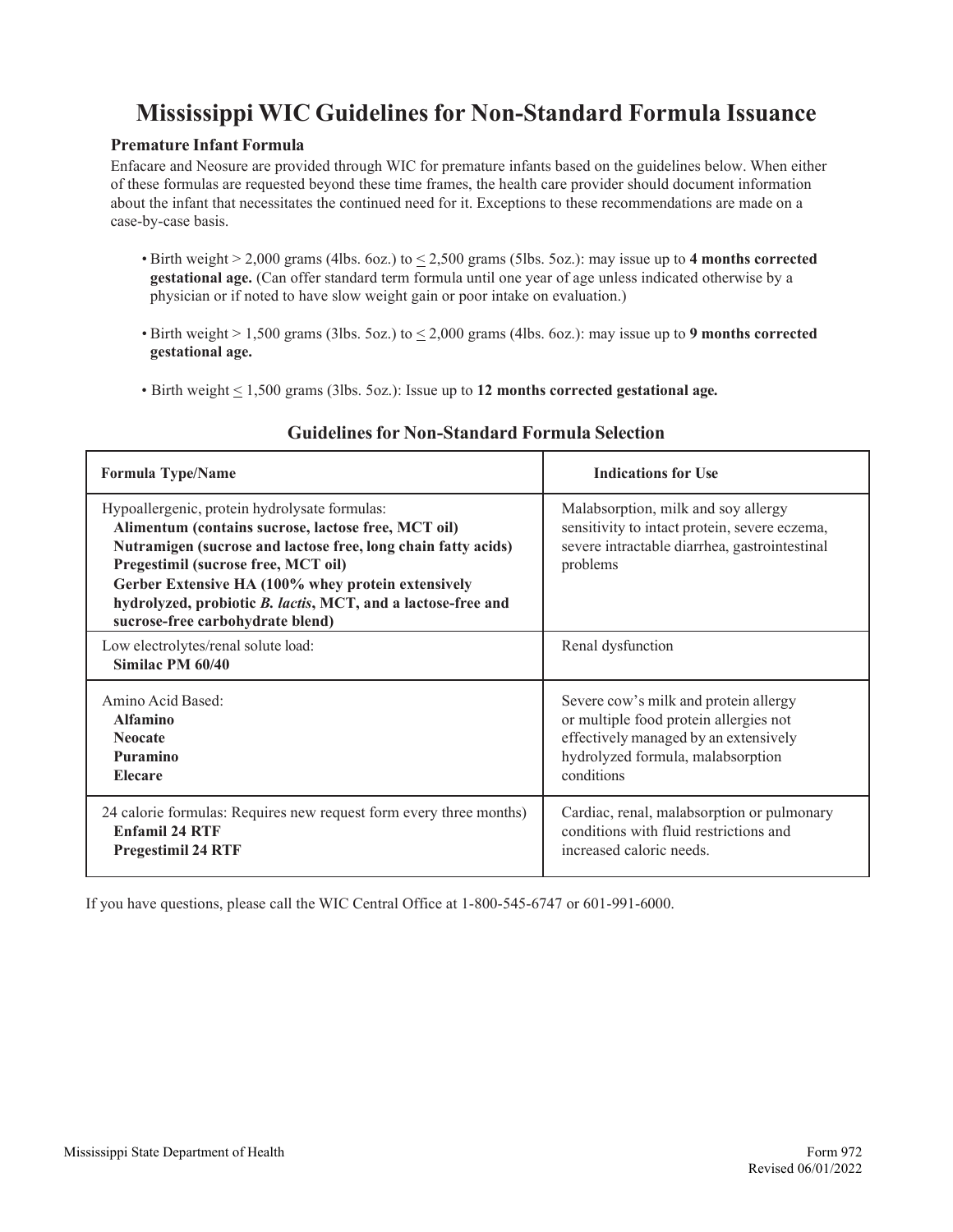#### **WIC PROGRAM INFANT FORMULA REQUEST**

**FORM NUMBER F-972**

**REVISION DATE 06/01/2022**

**RETENTION PERIOD** Retain for three (3) years if a hard copy is filed at the clinic. The scanned form will remain as a permanent part of the SPIRIT record for as long as the record exists.

**PURPOSE:** To be used by local WIC certifiers to document the medical need for WIC medical products for infants.

#### **INSTRUCTIONS**

This form should be completed by the medical provider of WIC infants requesting a medical product/formula from the MS WIC program. This form should be submitted to the WIC clinic for approval and scanned into the participant's SPIRIT record if the medical product is issued by WIC. The instructions that follow describe the proper completion of the Infant Formula Request (form 972).

**Diagnosis**: Provider must document the medical diagnosis that justifies the need for the medical product/formula.

**Infant Name:** Provider must document the first and last name of the WIC infant.

**Date of Birth:** Provider must document the month, day, and year of birth of the WIC infant.

**Birth Weight:** Provider must document the birth weight of the WIC infant.

**Current Weight:** Provider must document the current weight of the WIC infant.

**Current Length:** Provider must document the most current length of the WIC infant.

**Measurement Date:** Provider must document the date the current weight and length measurements were collected.

**Which of the standard WIC bid formulas have been tried:** Check the applicable boxes of all WIC standard formula(s) the infant has already tried.

**Return to Standard Formula:** If applicable, check the appropriate standard formula requested for the infant.

**Dates of challenge:** If infant has been challenged with a standard formula, the dates of the challenge should be documented.

**Duration of challenge:** If infant has been challenged with a standard formula, the duration of the challenge should be documented.

**Outcome of challenge:** If infant has been challenged with a standard formula, the outcome/results of the challenged should be documented.